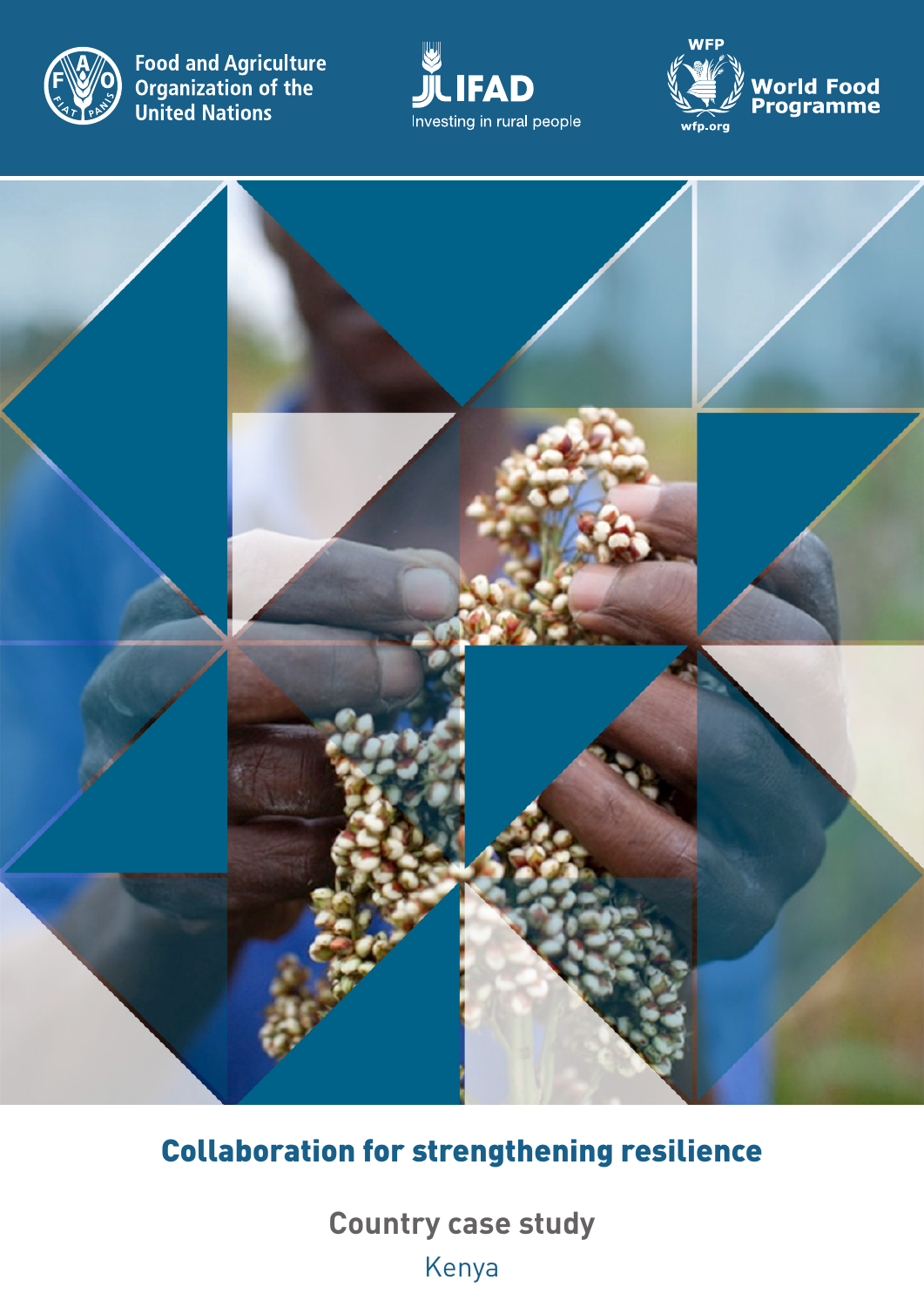#### Photo credit: ©IFAD/Kenya

The designations employed and the presentation of material in this information product do not imply the expression of any opinion whatsoever on the part of the Food and Agriculture Organization of the United Nations (FAO), International Fund for Agricultural Development (IFAD) or World Food Programme (WFP) concerning the legal or development status of any country, territory, city or area or of its authorities, or concerning the delimitation of its frontiers or boundaries. The mention of specific companies or products of manufacturers, whether or not these have been patented, does not imply that these have been endorsed or recommended by FAO, IFAD or WFP in preference to others of a similar nature that are not mentioned.

The views expressed in this information product are those of the author(s) and do not necessarily reflect the views or policies of FAO, IFAD or WFP.

#### © FAO, 2015

FAO, IFAD and WFP encourages the use, reproduction and dissemination of material in this information product. Except where otherwise indicated, material may be copied, downloaded and printed for private study, research and teaching purposes, or for use in non-commercial products or services, provided that appropriate acknowledgement of FAO, IFAD and WFP as the source and copyright holder is given and that FAO's, IFad's, WFP's endorsement of users' views, products or services is not implied in any way.

All requests for translation and adaptation rights, and for resale and other commercial use rights should be made via www.fao.org/contact-us/licence-request or addressed to copyright@fao.org.

FAO information products are available on the FAO website (www.fao.org/publications) and can be purchased through publications-sales@fao.org.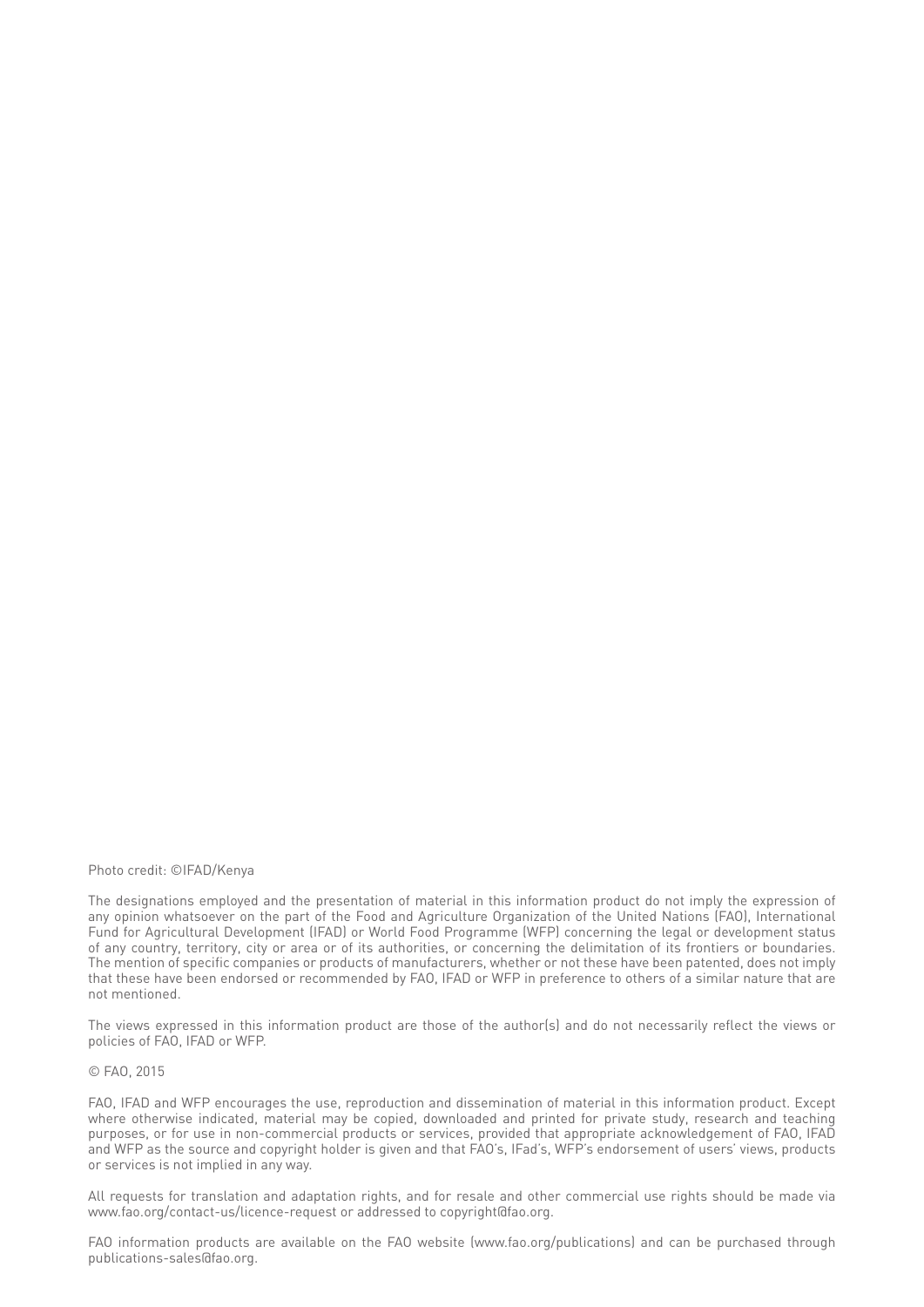# Table of contents

| 1. Country and institutional context                                                  |    |
|---------------------------------------------------------------------------------------|----|
| 2. RBA approaches and programmes for building resilience                              | 3  |
| 2.1 World Food Programme (WFP)                                                        | 3  |
| 2.2 International Fund for Agricultural Development (IFAD)                            | 4  |
| 2.3 Food and Agriculture Organization of the United Nations (FAO)                     | 4  |
| 2.4 Other joint efforts                                                               | 7  |
| 3. SWOT analysis on RBA collaboration and synergy for resilience in Kenya             | 9  |
| 4. Recommendations next steps and for strengthened RBA collaboration<br>on resilience | 11 |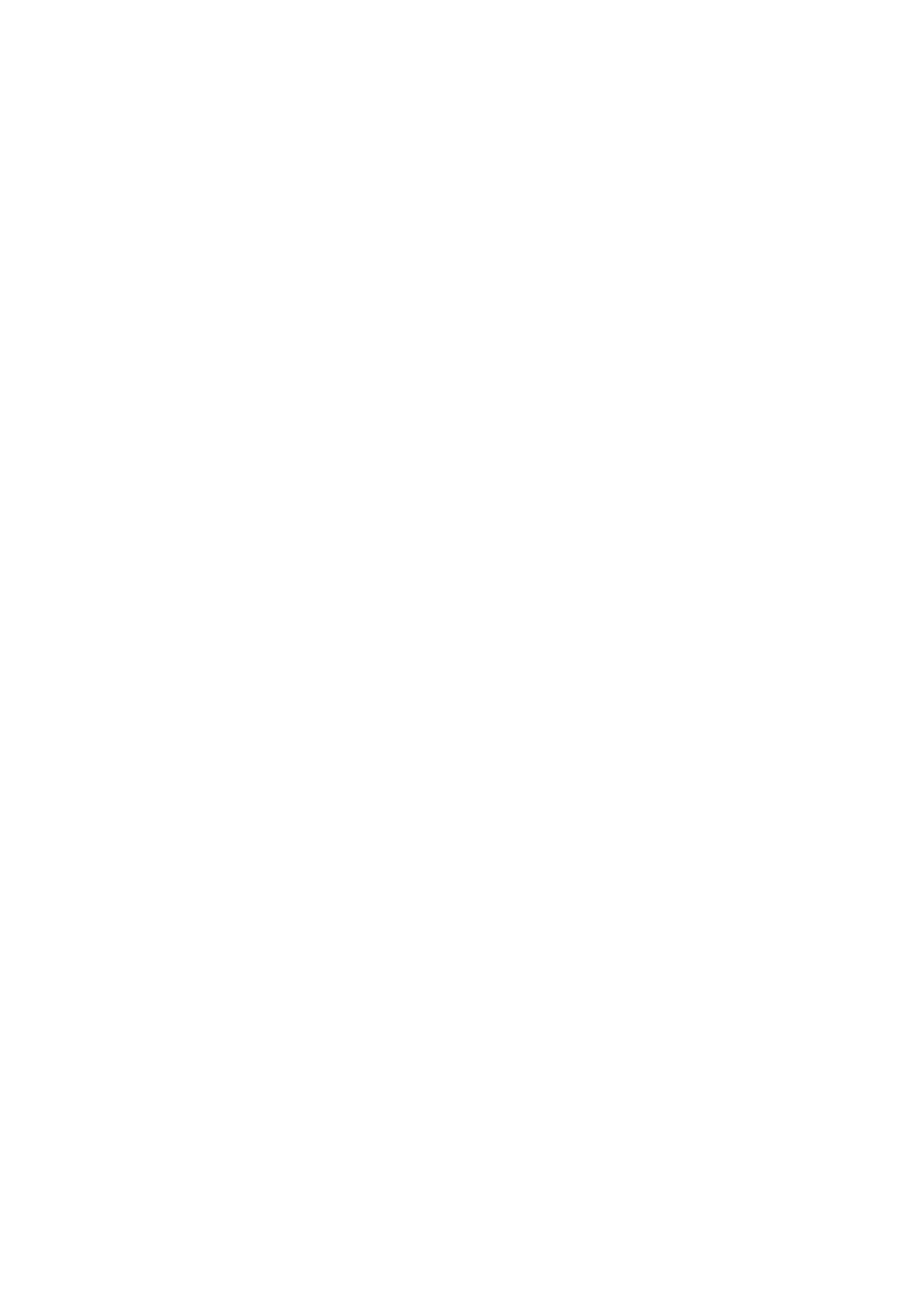# <span id="page-4-0"></span>1. Country and institutional context

In 2014, Kenya was newly classified as a lower-middle-income country, with financial services and infrastructure expected to drive growth of 5 to 6 percent annually over the next five years. At the same time, the country is still in protracted crisis, with recurrent natural disasters, conflict, severe drought and hunger affecting livelihoods. Overall, about 10 million Kenyans suffer from chronic food insecurity and poor nutrition. Recurring drought means that a larger number of people in a growing population are unable to meet their food needs. Good seasons between droughts are increasingly rare, making it difficult for households to recover from crisis to crisis. Severe land degradation, primarily caused by deforestation, unsuitable agricultural practices and flooding, has had a negative impact on agricultural production.

Poverty, inequality, food insecurity and malnutrition are worse in the arid and semi-arid lands (ASALs), which have low and erratic rainfall. They make up more than two-thirds of Kenya's land area, and are home to nearly one-third of the population and most of Kenya's livestock. The economy of the arid, northern ASAL counties is dominated by mobile pastoralism. The better-watered, semi-arid ASAL counties have a more mixed economy of rainfed and irrigated agriculture and agropastoralism. Climate change will severely affect both areas. The 2008 and 2011 drought emergencies in the Horn of Africa led to losses of USD 12 billion, with the livestock sector bearing the brunt of the damage.

While some progress has been made, much more is needed to build the country's human and institutional capacity to fully address these challenges. Accordingly, resilience building in the ASALs is at the centre of Kenya's policy and programming, and development partners' support. The focus has been on strengthening the inherent capacities of individuals, households, communities and institutions to withstand, cope, recover, adapt and transform in the face of shocks. The Government of Kenya developed the Ending Drought Emergencies (EDE) programme in the wake of the 2008 and 2011 emergencies. The EDE commits the Government to end drought emergencies within ten years. It also aims to promote investments in climate-proofed infrastructure, peace and security, livelihoods and human capital, and to strengthen the institutional and financing framework for disaster risk management. The National Drought Management Authority (NDMA) in the Ministry of Devolution and Planning is charged with coordinating implementation of the EDE with other ministries and counties, to which many core functions, including disaster risk management and agriculture, have been devolved.

The EDE directly contributes to the objectives in Kenya's new Constitution (2010) and the country's Vision 2030 blueprint, which enshrine the principles of good governance, human dignity, social justice, protection of the marginalized and the right of all Kenyans to be free from hunger. Kenya's Agricultural Sector Development Strategy 2010 D2020 is also grounded in Vision 2030, aiming to shift from subsistence to commercially oriented agriculture, with a substantially strengthened focus on smallholders and the ASALs.

Kenya's focus on resilience is also demonstrated in strengthened policies for climate change, including the National Climate Change Response Strategy (2010) and Action Plan (2013) that seek to mainstream adaptation as well as inclusive and equitable low-carbon development. Another key pillar of resilience is the country's growing National Social Safety Net Policy (2011), under which the Hunger Safety Net Programme, which is focused on the northern ASAL counties, is being significantly bolstered.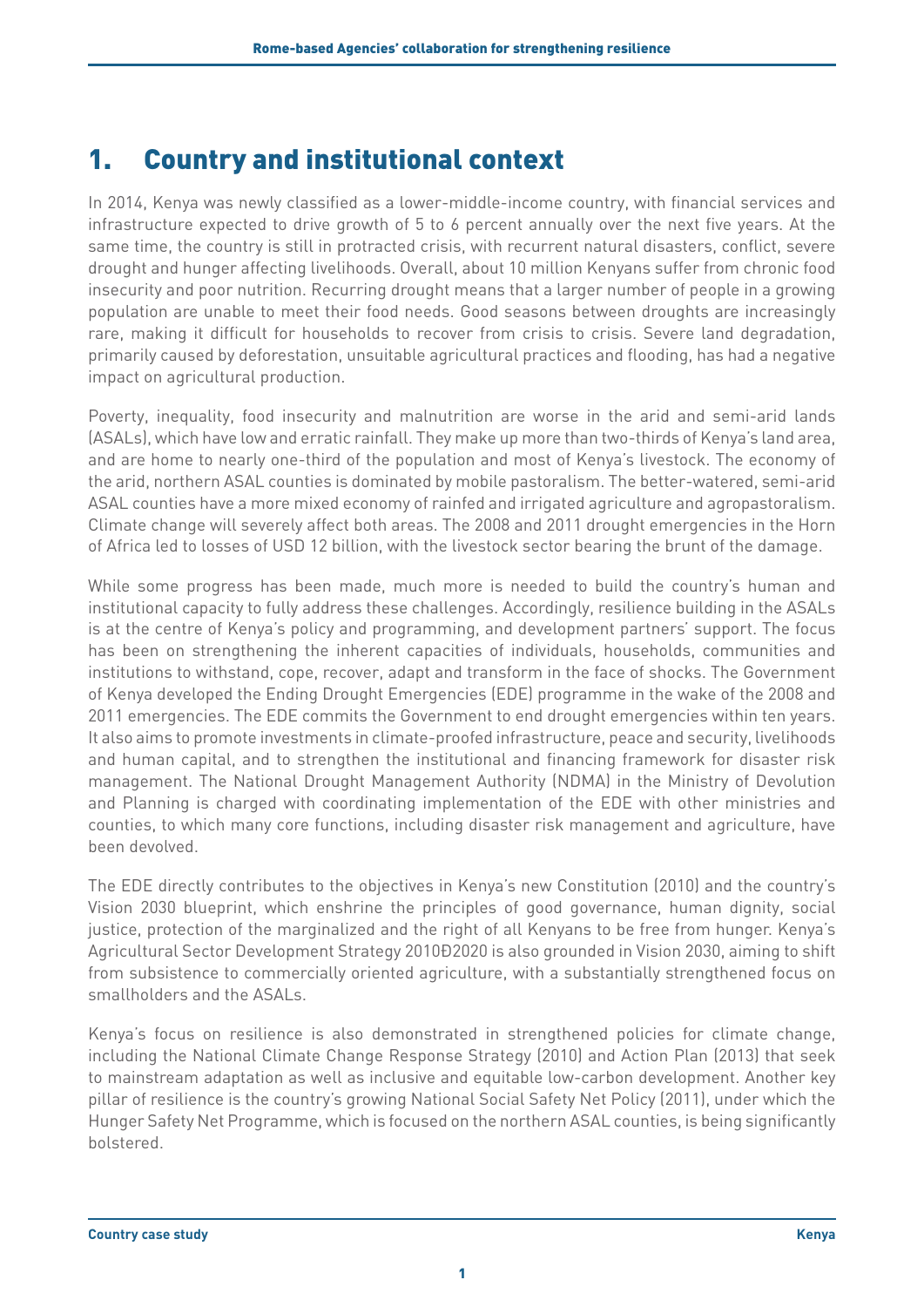Aligning with Government priorities, development partners are focusing on the resilience agenda. Most partners, including the Rome-based agencies (RBAs), are members of the Agriculture and Rural Development Donor Working Group (ARD), co-chaired by the Food and Agriculture Organization of the United Nations (FAO) and the Ministry of Agriculture, and the ASAL Donor Working Group, chaired by the World Food Programme (WFP) and NDMA. Both groups have worked to direct attention on how to achieve and measure resilience. In the ASAL Donor Working Group, development partners are committed to supporting a shift from humanitarian assistance to disaster risk management, smallholder graduation to market-oriented farming, climate change adaptation, livelihood support and social protection. In the ARD, the focus is on facilitating the development of a policy- and decision-making structure that will enable the country to meet its targets for equitable growth in the agriculture sector within the recently devolved system of governance. In addition, the Kenya Food Security Steering Group is focused on developing and coordinating a systematic, comprehensive and multiagency early warning food security status monitoring and assessment system.

All of Kenya's development partners also recognize that the system of devolved government introduced under the new Constitution is a paradigm shift in favour of resilience, and that counties will require support in developing the appropriate policy framework and institutions, including having the requisite human resources with adequate capacity to implement County Integrated Development Plans (CIDPs). This decentralized approach is strongly reflected in the United Nations Development Assistance Framework (UNDAF), as well as in the specific areas of collaboration among the RBAs, detailed below.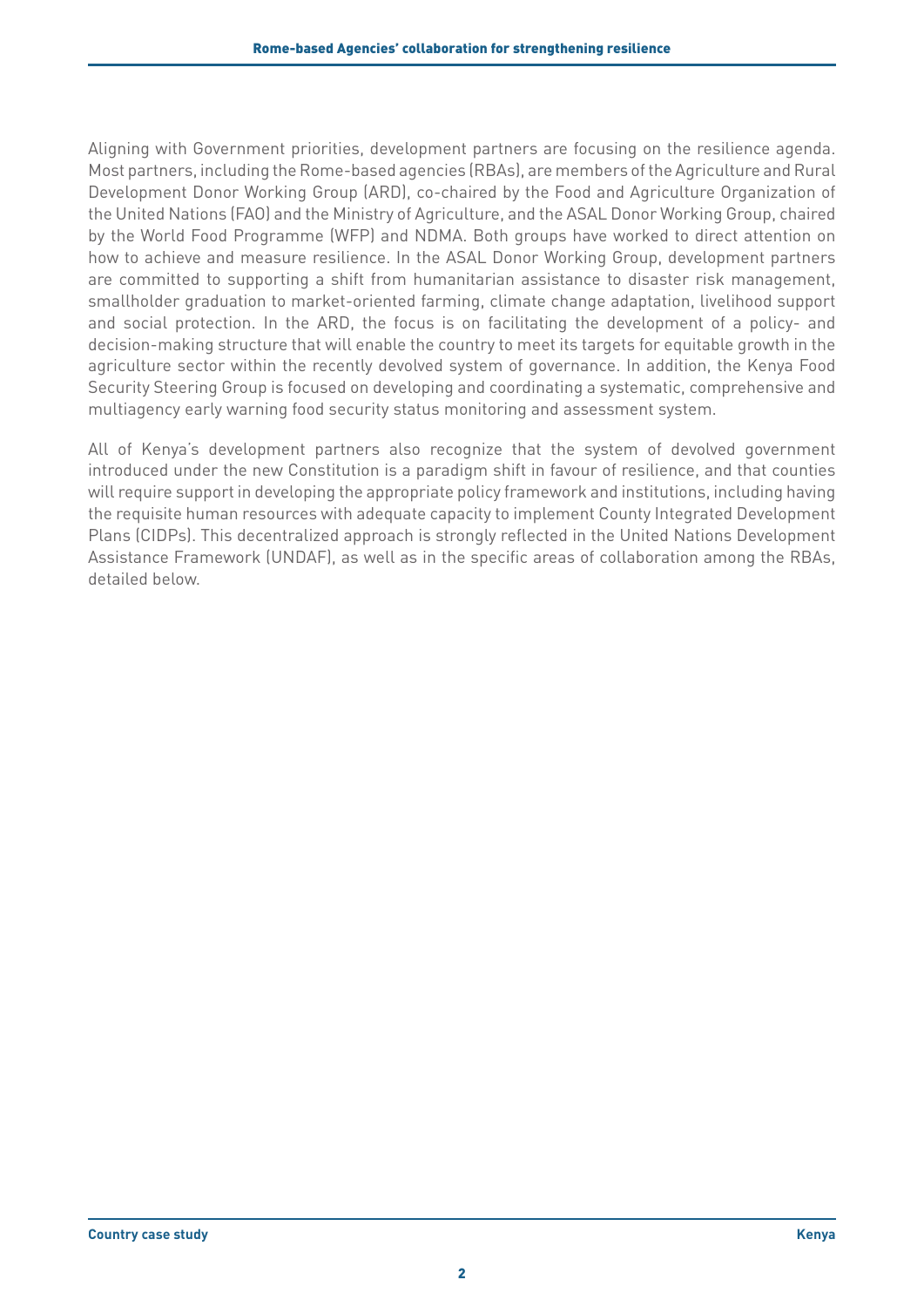# <span id="page-6-0"></span>2. RBA approaches and programmes for building resilience

The three RBAs bring complementary strengths to building resilience in Kenya, according to their mandate, funding, implementing arrangements and project and programme objectives. These strengths are manifested in both singular contributions to the resilience agenda in Kenya and in collaborative efforts that aim to achieve greater scale, sustainability and transformation. Box 1 shows each agency's particular approach to building human and institutional capacities for resilience.

#### **RBA approaches to building human and institutional capacities for resilience**

RBA joint efforts to strengthen resilience in Kenya are primarily focused on the ASALs, target populations and livelihood systems that are vulnerable, especially to drought. This includes pastoralists, agropastoralists and smallholder family farmers, particularly poor farmers and those who practice rainfed agriculture and operate in environmentally fragile areas. As described below, the RBA programmes in Kenya cover the full spectrum of support for the three key capacities identified in the global RBA conceptual framework for resilience, namely absorptive capacity, adaptive capacity and transformative capacity.

| <b>Absorbative capacity</b>                                                                                                                                                                         | <b>Adaptive capacity</b>                                                                                                                                                                                    | <b>Transformative capacity</b>                                                                                                                                                                                                                                                                                                               |
|-----------------------------------------------------------------------------------------------------------------------------------------------------------------------------------------------------|-------------------------------------------------------------------------------------------------------------------------------------------------------------------------------------------------------------|----------------------------------------------------------------------------------------------------------------------------------------------------------------------------------------------------------------------------------------------------------------------------------------------------------------------------------------------|
| Capacity to withstand threats<br>and minimize exposure to<br>shocks and stressors through<br>preventative measures and<br>appropriate coping strategies<br>to avoid permanent, negative<br>impacts. | Capacity to adapt to new<br>options in the face of crisis by<br>making proactive and informed<br>choices about alternative<br>livelihood strategies based on<br>an understanding of changing<br>conditions. | Capacity to transform the set<br>of livelihood choices available<br>through empowerment and<br>growth, including governance<br>mechanisms, policies/<br>regulations, infrastructure,<br>community networks, and<br>formal and informal social<br>protection mechanisms<br>that constitute an enabling<br>environment for systemic<br>change. |

## **2.1 World Food Programme (WFP)**

By filling gaps in the Government's relief efforts during shocks, WFP helps cushion vulnerable populations so they can maintain their food and nutrition consumption and protect their assets. It also helps the Government build capacity to respond to a crisis. Following an emergency, the same vulnerable people are supported over a number of years to gradually build productive assets and acquire agricultural production and agricultural risk management skills to meet basic food needs in the event of subsequent shocks and, with further support from Government and other partners, produce food surpluses and move on to commercial agriculture. In terms of beneficiary numbers and resources, WFP's three-year Protracted Relief and Recovery Operation (PRRO) now focuses primarily on asset creation through cash transfers, associated tools, agricultural inputs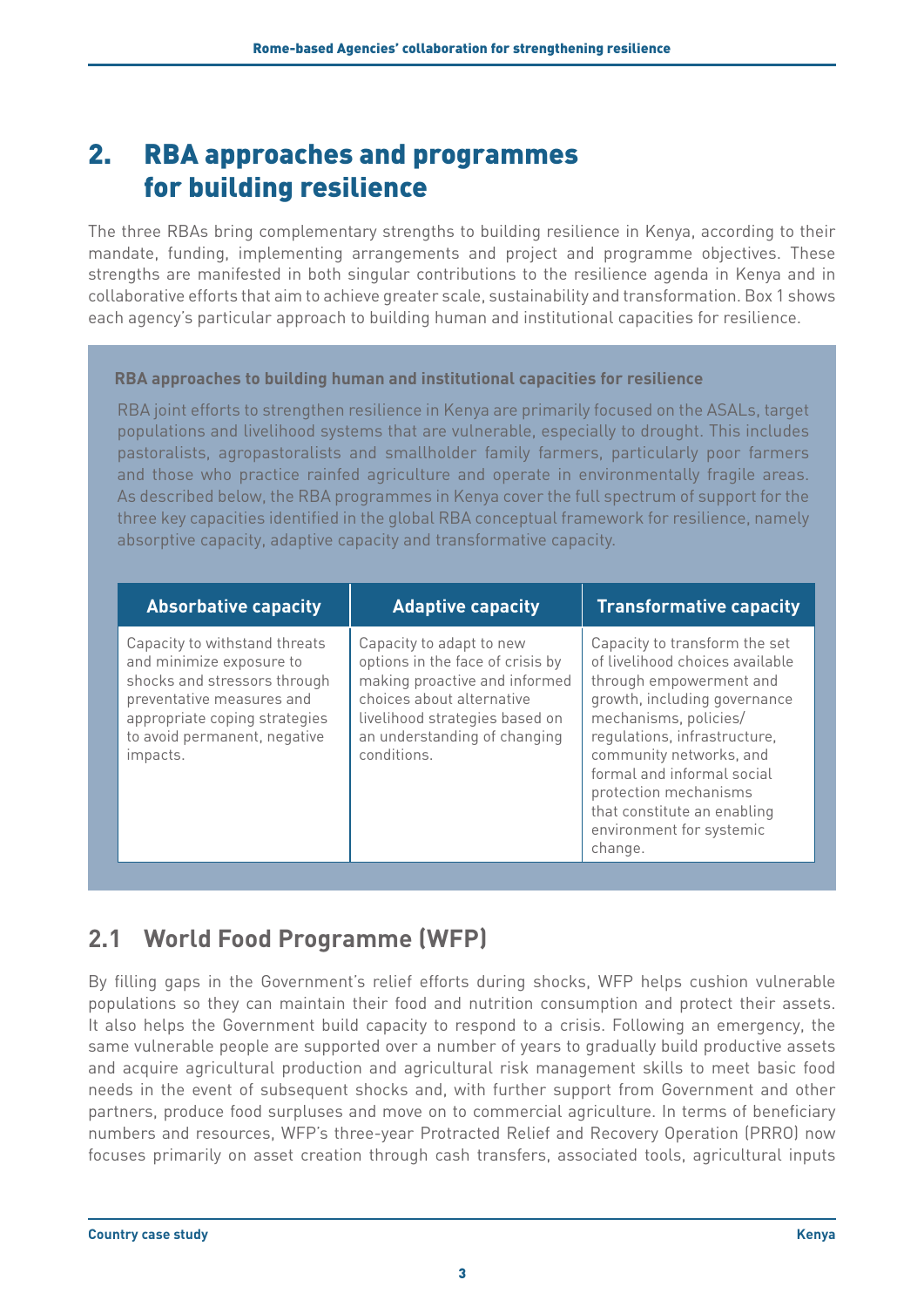<span id="page-7-0"></span>from partners and technical assistance from Government. Through its market access programme, WFP links these farmers to markets and the Government's school feeding programme, and builds the capacities of other small farmer organizations. All WFP programmes are designed to transition, in time, to Government implementation and financing at different levels.

## **Impact to date**

WFP's PRRO will build on lessons learned, following careful assessments and reviews that indicate positive results on key asset creation outcomes. These include: increased crop diversification; increased average yields; improved access to water resources and social services; increased pasture and browse availability; and improved nutrition. Enhanced market access, increased technical assistance and integration of activities by multiple actors are also associated with better outcomes.

## **2.2 International Fund for Agricultural Development (IFAD)**

IFAD is a lending agency that finances Government programmes through investment projects. Its current portfolio consists of four ongoing programmes for a total value of USD 659 million (financed by the Government of Kenya, IFAD and the European Commission, among others). IFAD's three strategic objectives in Kenya are to support: (i) improved natural resource management that is gender-responsive, climate-resilient, sustainable and community-based; (ii) improved access to productivity-enhancing assets, technologies and services for vulnerable rural women, men and young people in target areas; and (iii) enhanced, sustainable access to markets for smallholder farmers, agropastoralists and rural entrepreneurs. In the past, IFAD's interventions have concentrated on rural areas with medium to high productive potential. Under its new County Strategic Opportunities Programme, IFAD is extending its support to the ASALs. This shift supports the Government's commitment to improve small-scale irrigation, extension services, marketing and access to financial services in the ASALs.

### **Impact to date**

IFAD-supported projects have produced several results, including in soil and water conservation technologies (Green Water Credits), the use of cow waste for biogas production (Heifer International Kenya), adaptation of crop and livestock species to ASALs (Africa Harvest) and improved access of poor rural women to financial services (Kenya Women Finance Trust). During both the wet and dry seasons, the availability of forage has increased as a result of farmers being trained on forage conservation and utilization. Farmers have also learned that in addition to improved feeding, improved breeds lead to increased milk production.

## **2.3 Food and Agriculture Organization of the United Nations (FAO)**

The new FAO Country Programme Framework sets out five major outcomes, all of which contribute to building resilience, closing the gender gap and improving the linkage between food production and adequate nutrition: (i) agricultural-based livelihoods and sectors supported by an enabling policy, strategy and investment environment that promotes equality and inclusivity; (ii) agricultural productivity and production of medium- and small-scale producers increased, diversified and aligned to markets; (iii) improved management of land, water and other natural resources for enhanced food security and socio-economic development at national, county and community levels; (iv) improved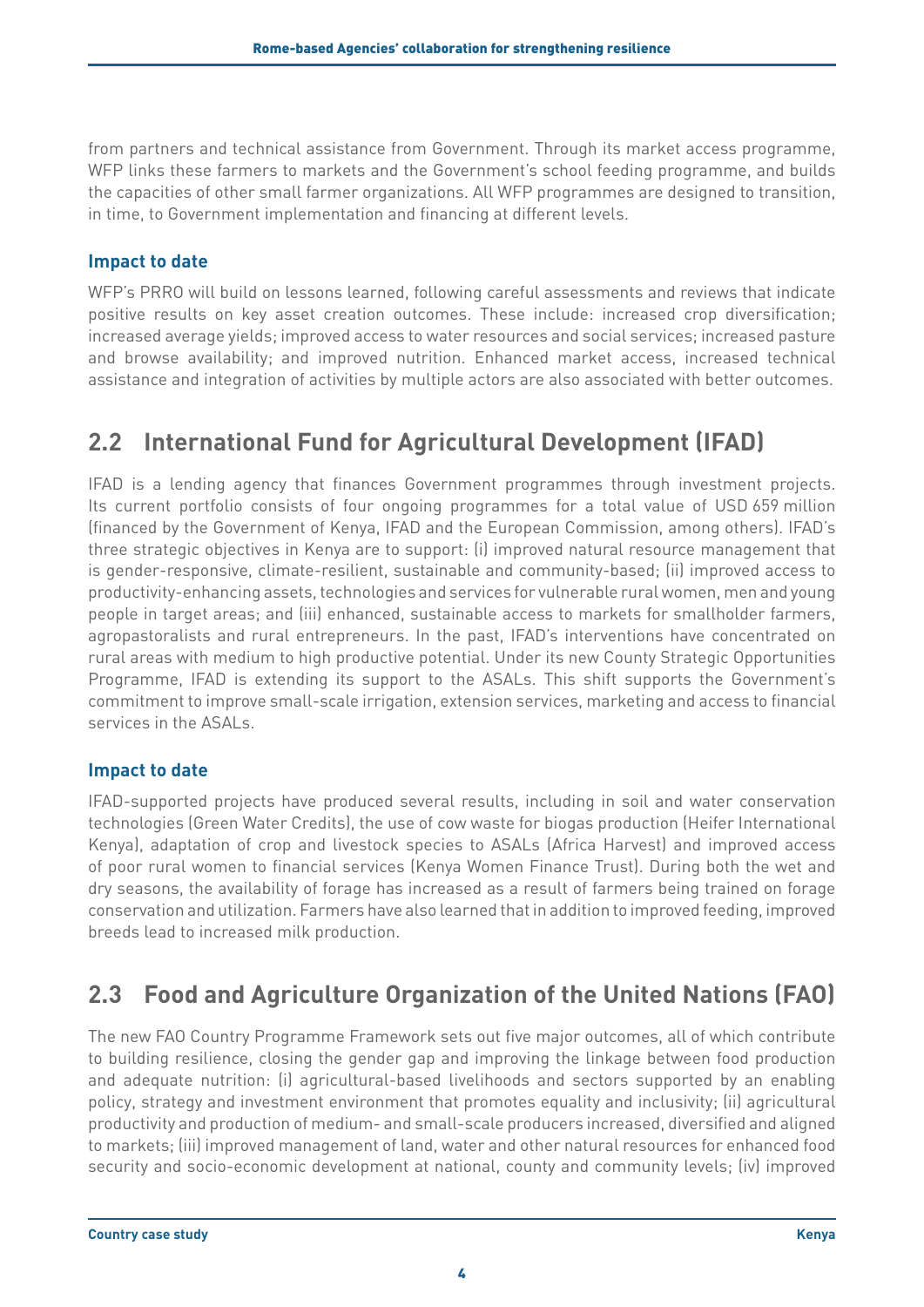livelihood resilience of targeted, vulnerable populations; and (v) access to and use of information, innovation, a global pool of knowledge and expertise driving holistic growth in the agriculture sector.

### **Impact to date**

FAO's holistic approach has enabled farmers and pastoralists to understand and negotiate their rights to land, to produce and market surplus crops and to conserve range resources (which form the basis for pastoral production). In achieving the above, FAO has focused on the principal that change only happens at pace once a critical mass of people start to adapt their farming or livestock keeping practices. Further, a critical mass of people will only change their practices if there are clear, market-driven financial incentives. Consequently, in 2015 alone, FAO has trained over 2 000 trainers of trainers and over 20 000 farmers, using a mix of direct training and training over radio, television and text messaging, and linked these farmers to markets.

This case study focuses on collaborative efforts, in particular the ground-breaking partnership involving IFAD, FAO, WFP, the European Union and the Government around the Kenya Cereal Enhancement Programme – Climate Resilient Agricultural Livelihoods Window (KCEP-CRAL). The KCEP-CRAL will go a long way towards bridging the humanitarian development divide in Kenya and paving the way for resilience building, livelihood transformation and economic growth at scale.

KCEP-CRAL is an illustration of how the global RBA framework can be translated into action. In strengthening community resilience for market-oriented farming, food security and nutrition, WFP will target food-insecure people to build productive assets through a cash-for-assets programme. Together with FAO's technical support and complementary inputs, the interventions will stabilize degraded landscapes, reduce the risk of future and seasonal hardships (particularly those faced by women), improve natural regeneration and boost agricultural production and incomes. With the natural resource base restored and enhanced, and the community's absorptive capacity improved, FAO-supported farmer field schools (FFS) and training on good agricultural practices will further improve production and access to selected markets. Following a value chain approach, IFAD will support the graduation of ASAL smallholder farmers to market-based farming, addressing key constraints in production, post-harvest management, processing and marketing in target commodity value chains. Through its Adaptation for Smallholder Agriculture Programme, IFAD will match this support with investments for improved natural resource management and resilience to climate change at county and household levels. Complemented by agricultural risk management approaches and other innovations, including weather risk insurance, the improved adaptive and transformative capacities of communities will enable lasting change. See Box 2 for a detailed description of the KCEP-CRAL programme.

Governments and development partners have struggled for years to shift the focus of investments in agriculture to small farmers and the rural poor. The shift to pro-poor agricultural growth gained impetus with the 2008 World Development Report and the advent of the Comprehensive Africa Agriculture Development Programme (CAADP). The shift is demonstrated in Kenya's Agricultural Sector Development Strategy, which targets the rural poor through a focus on environmental resilience and social inclusion in value chains. From a humanitarian and development perspective, the KCEP-CRAL partnership is innovative in finding a path for people, once targeted with unconditional food aid in the face of acute food needs, out of insecurity and poverty and into market-oriented farming with a focus on climate-resilient and good agricultural practices. After about five or six years of support through cash- and food-for-asset activities, only about half of the people in the WFP PRRO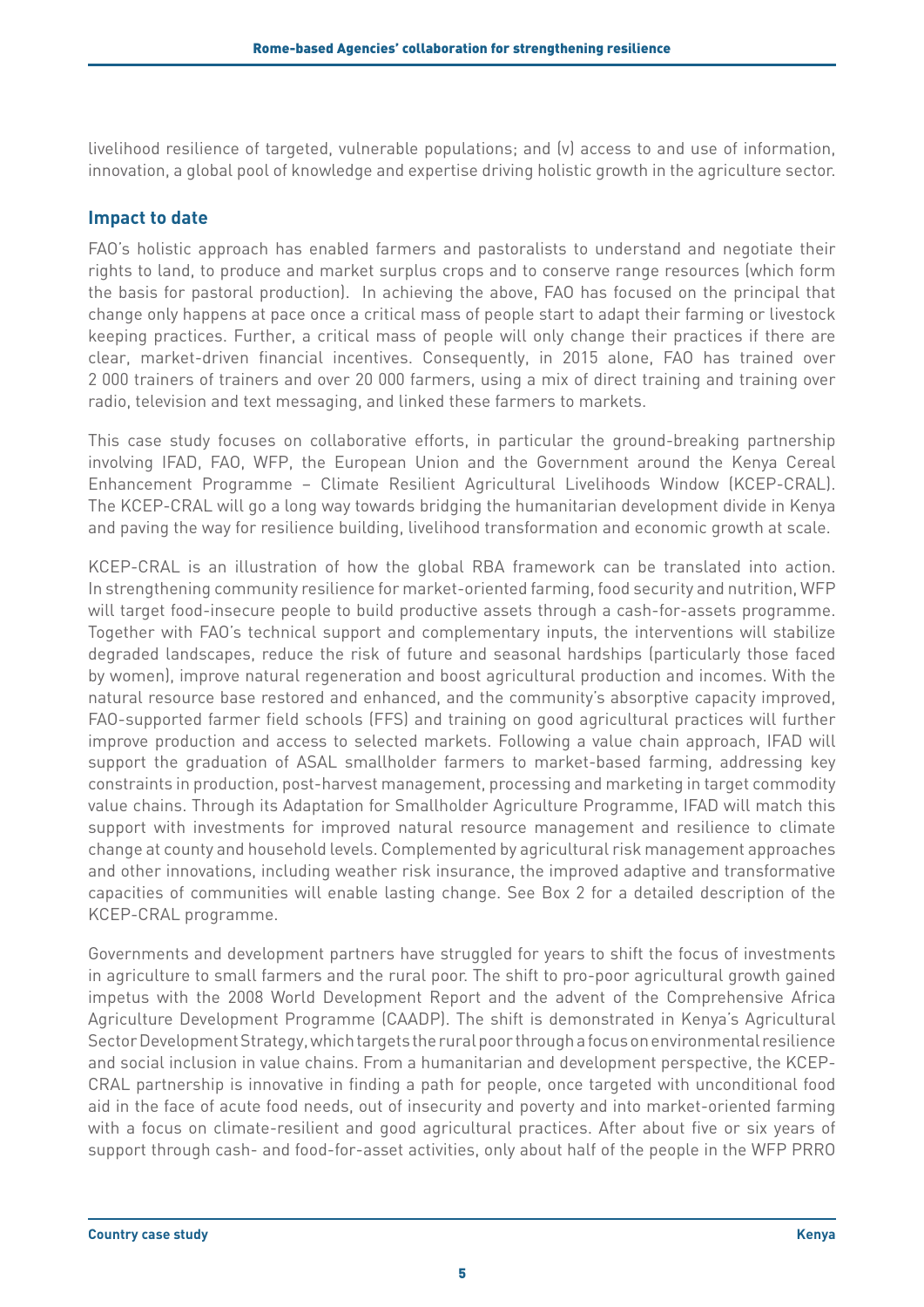are chronically food-insecure; the other half have occasional surpluses and engage in commercial agriculture, while others have even "self-graduated" out of the programme. The combined support of FAO and IFAD will step up the graduation of once food-insecure small farmers by supporting them to tap into the economic potential of food value chains while improving their capacity to sustainably manage their natural resources and cope with climate change.

### **Kenya Cereal Enhancement Programme-Climate Resilient Agricultural Livelihoods Window (KCEP-CRAL)**

The KCEP-CRAL partnership aims to support the Government of Kenya in the graduation of farmers in the semi-arid, marginal agricultural counties from food insecurity to marketoriented farming. It will do this by promoting good agricultural practices, sustainable natural resource management and resilience to climate change in an increasingly fragile ecosystem. Increased production in cereal crops, of which Kenya imports 20 percent of its needs annually, will enhance food security and nutrition and improve income for smallholder farmers. The programme will reach out to 100 000 smallholder farmers and target the three main rainfed cereals of the country – maize, sorghum and millet – as well as pulses/beans, cow peas, pigeon peas and green grams, a traditional staple food with important marketing potential. The partnership will bring investments of USD 266.81 million over a seven-year period (2015–2022), with USD 4.5 million from the Government of Kenya; USD 107.1 million from IFAD, including a contribution from the European Union of USD 33.3 million; USD 11.67 million from FAO, also funded through a grant from the European Union; a contribution from financial institutions related to financial services estimated at USD 5.45 million; and USD 36.09 million representing contributions from the beneficiaries to the programme. In addition, WFP will provide parallel investments of USD 102 million in the target area.

WFP, with support from USAID, SIDA and other donors, will provide support to 60 000 foodand nutrition-insecure farm households to graduate from food insecurity to subsistence farming. WFP is working with communities on a variety of asset creation projects, including rainwater harvesting for human and livestock use, soil and water conservation, rehabilitation of degraded land and production of drought-tolerant crops. These assets and the development of skills to maintain production systems will enable communities to improve their resilience to drought and increase food self-sufficiency and nutrition security. Recognizing the need to address the underlying causes of malnutrition, which go beyond food intake, WFP will ensure that support for food security is nutrition sensitive and contributes to the prevention of malnutrition. WFP's new PRRO, "Bridging Relief and Resilience in the Arid and Semi-Arid Lands of Kenya" illustrates the shift undertaken by WFP in Kenya to ensure that beneficiaries are supported on a continuum up the economic value chain and eventually out of WFP assistance.

IFAD and FAO, in partnership with the European Union, will reach out to 100 000 smallholder farmers, including those supported by WFP, to help them graduate to commercial farming while building their resilience to climate change. To reach this objective, IFAD's support will focus on building the capacity of smallholders for enhanced climate-resilient productivity and natural resource management, post-harvest management, market linkages and access to financial services Throughout this graduation process, FAO, with support from the European Union, will provide training on good agricultural practices, including conservation agriculture,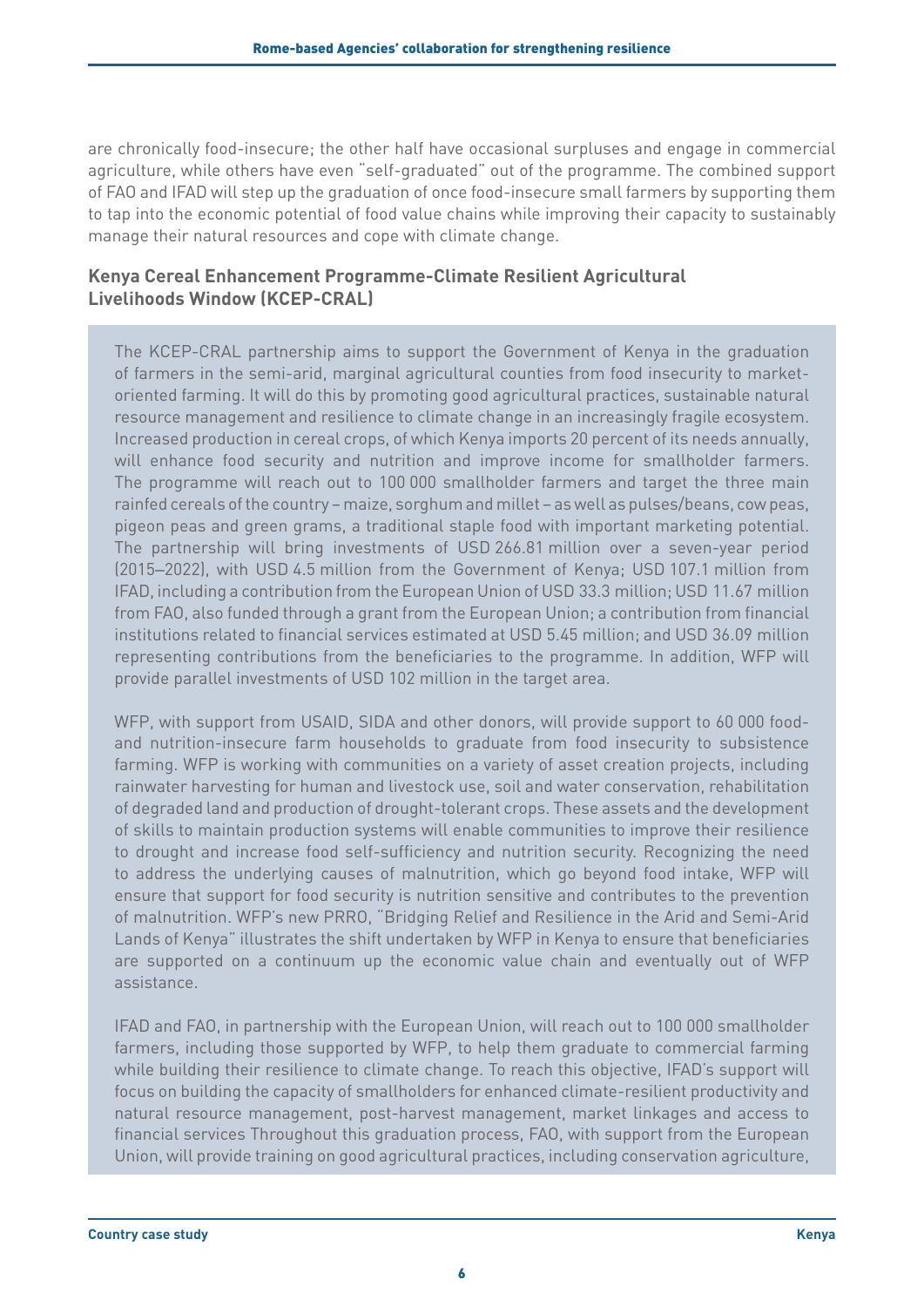<span id="page-10-0"></span>and facilitate linkages between farmer groups and end markets. The assurance of a market through supply contracts will enable farmers to invest more in their own production, either with their own funds or through access to private sector financing.

Mainstreaming of natural resource management and climate change resilience at household, community and county level is central to the KCEP-CRAL approach. To protect their investments, targeted smallholders will be supported in identifying and adopting climateresilient agricultural practices based on improved and more efficient water management, while county governments and communities will be empowered to sustainably and consensually manage their natural resources. The KCEP-CRAL's approach features an innovative scheme to allow farmers to move from subsidies to financial services for market-oriented agriculture. Through an electronic payment platform set up through the programme, farmers will access climate-resilient agricultural inputs and farming technologies to enhance their productivity. This access will be linked to financial literacy and banking services. By promoting financial literacy, a culture of saving, the building of credit history and access to formal financial services, participating farmers will be empowered to sustain purchases of adapted inputs and investments beyond RBA support. In addition, as much of the production risk in the ASALs is related to climate, the KCEP-CRAL will pilot an annual premium of weather index-based insurance to compensate ASAL smallholders for climate-related losses.

## **KCEP-CRAL Smallholder Graduation Approach**



## **2.4 Other joint efforts**

The entry of IFAD into the ASALs and the complementary nature of the KCEP-CRAL programmes have encouraged the exploration of a similar partnership in the arid counties between FAO, WFP, the World Bank, non-governmental organizations and the Kenya-based international agricultural research centres for livestock and agroforestry. One important component of such a partnership would be to use FAO's support for improved county extension services to ensure that such services provide enhanced technical assistance to WFP food- and cash-for-assets projects.

The RBAs will also be engaged in joint capacity building efforts at county level, where counties will be assisted in establishing coordinating structures for investment planning, programme and project sequencing of WFP's Seasonal Livelihood Programming (SLP) framework. In Kenya, SLP is expected to be a powerful planning tool for county governments in coordinating stakeholders to identify short-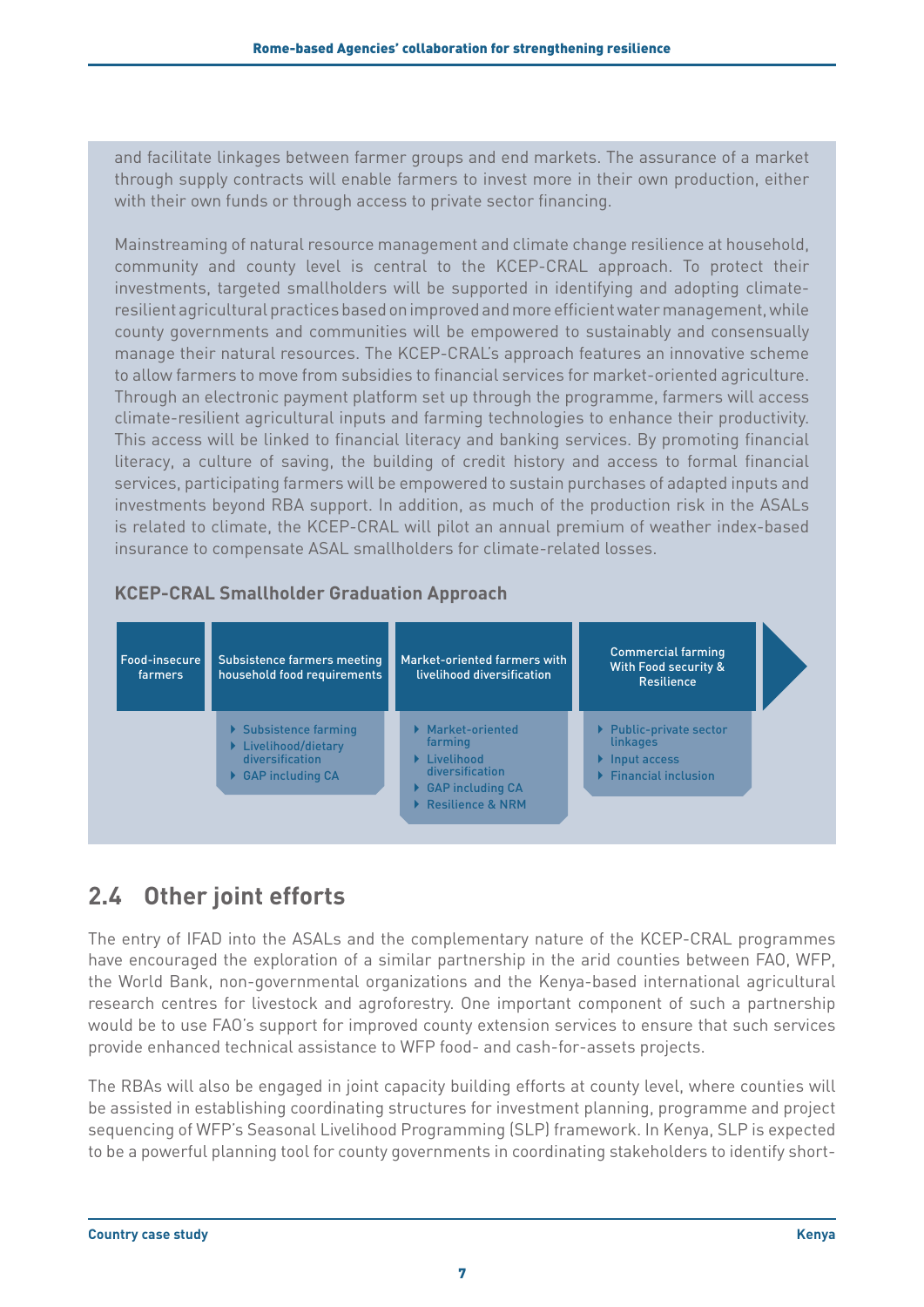and long-term interventions suited to a variety of contexts. It brings humanitarian and development interventions together by combining seasonal, livelihood, gender, crisis and development factors to identify the most appropriate range of interventions, and then aligning these into complementary short- and long-term plans for action. In each county supported through the KCEP-CRAL, IFAD, through a grant to FAO, will also provide incremental funding for an implementation support team to sustainably build the capacity of county agricultural teams to plan, execute and monitor services to farmers and investments within the CIDPs.

WFP is also working with FAO in the marginal agricultural counties to introduce FFS with a focus on enhanced nutrition. WFP and FAO are engaging with ward agricultural extension officers, county/ subcounty nutrition officers and public health officers at subcounty levels, and encouraging local responsibility from the planning stages. WFP and FAO will develop a FFS facilitator training manual, informed principally by a nutrition needs assessment.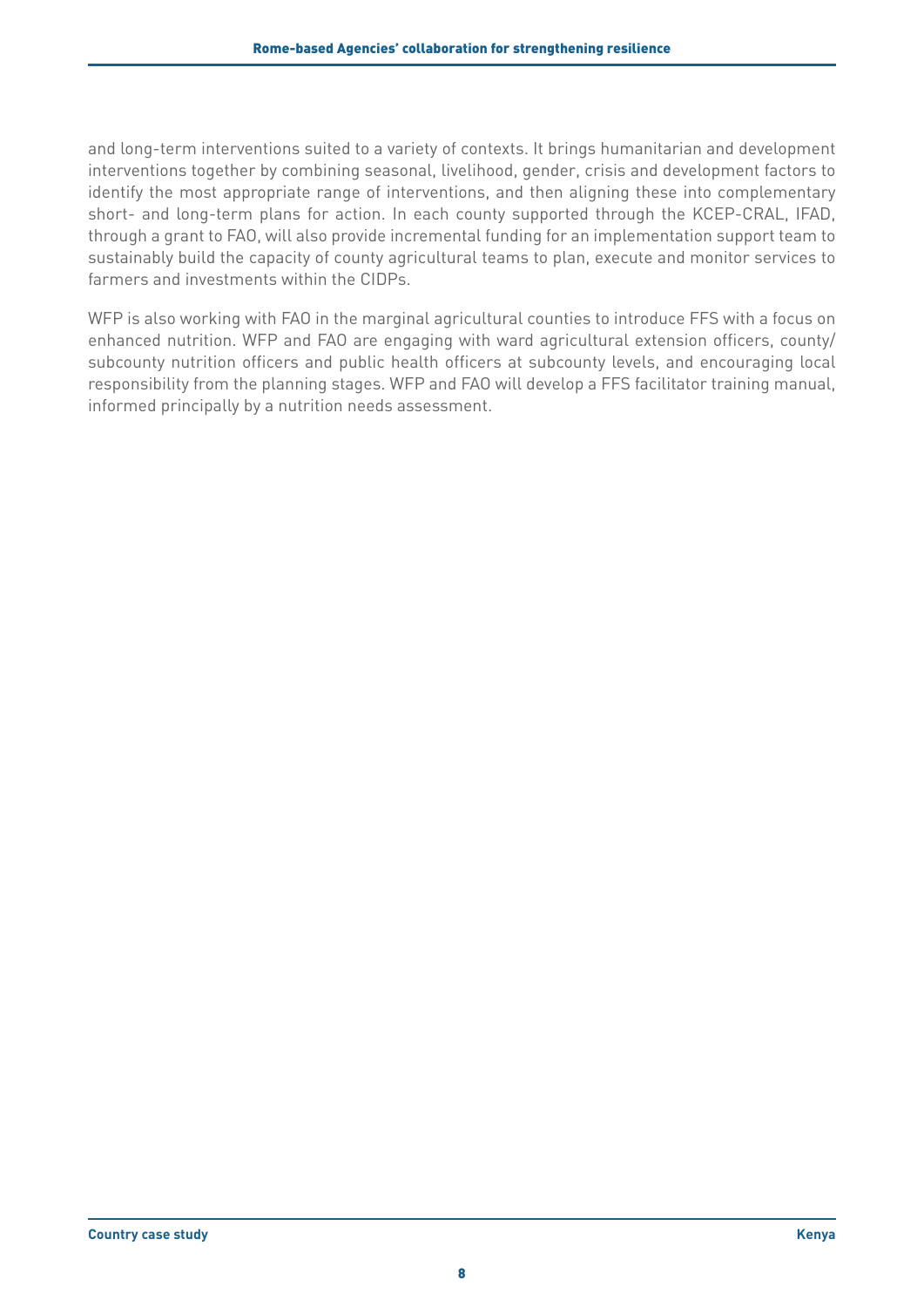# <span id="page-12-0"></span>3. SWOT analysis on RBA collaboration and synergy for resilience in Kenya

**The RBA collaborative efforts developed in Kenya are characterized by the following SWOT:**

| <b>Strengths</b>                                                                                                                                                                                                                                                                                                                                                                                                                       | <b>Weaknesses</b>                                                                                                                                                                                                          |
|----------------------------------------------------------------------------------------------------------------------------------------------------------------------------------------------------------------------------------------------------------------------------------------------------------------------------------------------------------------------------------------------------------------------------------------|----------------------------------------------------------------------------------------------------------------------------------------------------------------------------------------------------------------------------|
| <b>Effective RBA in-country communication channels:</b><br>RBA representatives and country teams meet regularly<br>on matters of common interest and potential areas of<br>collaboration.                                                                                                                                                                                                                                              | Different programming cycles of the RBAs: This could<br>result in programme and funding delays.                                                                                                                            |
|                                                                                                                                                                                                                                                                                                                                                                                                                                        | Funding challenges for some agencies: This could result<br>in programme and funding delays.                                                                                                                                |
| RBAs further harmonize their support through<br>membership in Kenya's ARDG and ASAL Donor Groups,<br>which provide an additional forum for seeking synergies<br>with other partners and aligning with Government<br>strategies.                                                                                                                                                                                                        | Still no common approach to capacity building in the<br>arid counties: WFP and FAO have similar objectives in<br>capacity building but as of yet no common programming<br>framework (as is being developed for KCEP-CRAL). |
| RBAs each have defined comparative advantages in<br>resilience building in Kenya for complementarity:<br>RBAs have invested in developing a programme approach<br>defining the comparative advantage of each agency and<br>the outreach potential generated by complementary<br>action to jointly contribute to the scope of issues affecting<br>resilience in ASALs.                                                                  | RBA agencies tend to have stronger relationships<br>with specific ministries and agencies (e.g., WFP with<br>the NDMA and FAO and IFAD with the Ministry of<br>Agriculture) and less with others.                          |
| RBA Kenya joint targeting for resilience building:<br>WFP, IFAD and FAO joint targeting will support the<br>graduation of 100 000 farm households from food<br>insecurity to market-oriented farming, including training<br>on good agricultural practices, resilience and sustainable<br>natural resource management.                                                                                                                 |                                                                                                                                                                                                                            |
| RBAs in Kenya have developed joint in-country<br>implementation modalities to translate joint<br>programming into action: An in-country RBA technical<br>coordination group was established in the context<br>of KCEP-CRAL for annual planning, budgeting and<br>monitoring of the RBAs' respective contributions to joint<br>development and resilience targets, and for identifying<br>synergies with other donor-funded programmes. |                                                                                                                                                                                                                            |
| RBA collaboration in Kenya facilitates efforts at<br>resource mobilization and future partnership<br>opportunities: RBA partnership under KCEP-CRAL led<br>to EU funding and expressions of interest from other UN<br>and private partners to contribute to the programme.                                                                                                                                                             |                                                                                                                                                                                                                            |
| RBA joint programming in Kenya is being formalized<br>through institutional agreements: Formal agreements<br>support the delineation of each agency's role and<br>responsibilities in joint programme implementation, with<br>lines of accountability for the achievement of expected<br>development outcomes.                                                                                                                         |                                                                                                                                                                                                                            |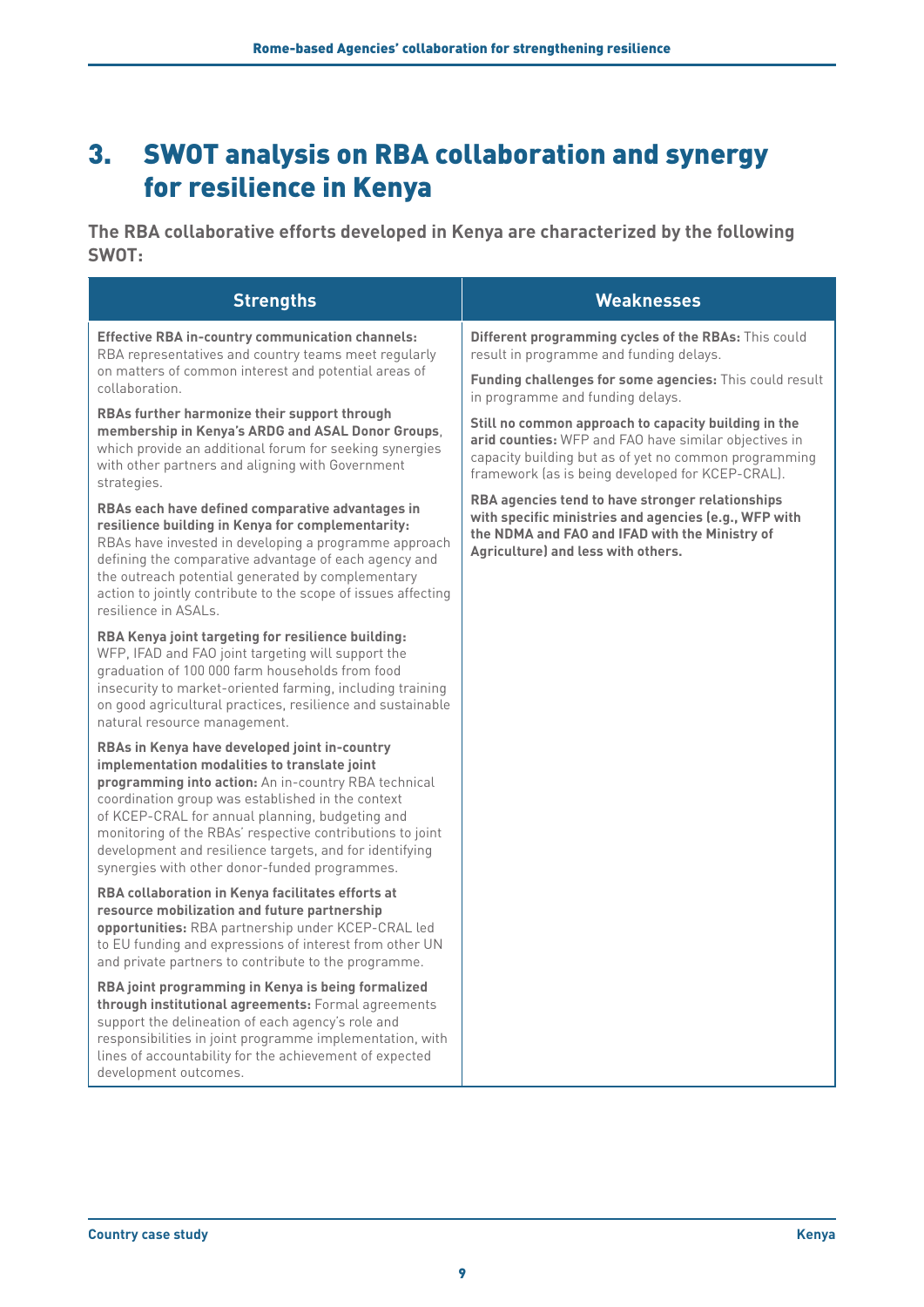| <b>Opportunities</b>                                                                                                                                                                                                                                                                                                                                                                                                                                                                                                     | <b>Threats</b>                                                                                                                                                                                                                                                                                                                                                   |
|--------------------------------------------------------------------------------------------------------------------------------------------------------------------------------------------------------------------------------------------------------------------------------------------------------------------------------------------------------------------------------------------------------------------------------------------------------------------------------------------------------------------------|------------------------------------------------------------------------------------------------------------------------------------------------------------------------------------------------------------------------------------------------------------------------------------------------------------------------------------------------------------------|
| Strong national leadership for resilience building:<br>The country's development vision has a special focus<br>on ASALs contributing to mobilizing partner support<br>for resilience building. RBAs are supporting the same<br>Government resilience agenda and policies (Vision 2013,<br>EDE ASDS, etc.).<br><b>RBA</b> joint programming for resilience building<br>in Kenya's ASALs offers an institutional learning<br>opportunity in terms of development outcomes and<br>operational and institutional frameworks. | Lack of joint institutional guidelines and negotiated<br>agreements to translate RBA cooperation into mutually<br><b>binding liabilities:</b> None of the agencies can be held<br>responsible for achieving a set of development objectives<br>falling under the purview of one of the other agencies.<br>Possible challenges to sustain funding commitments for |
|                                                                                                                                                                                                                                                                                                                                                                                                                                                                                                                          | some of the three agencies.                                                                                                                                                                                                                                                                                                                                      |
|                                                                                                                                                                                                                                                                                                                                                                                                                                                                                                                          | Weak capacity of newly devolved structures to manage<br>the implementation of development programmes                                                                                                                                                                                                                                                             |
| Joint programme implementation modalities in the<br>semi-arid counties are aligned with the devolution<br>framework in Kenya, with counties empowered to<br>play a sustainable role in the planning, execution and<br>supervision of resilience building.                                                                                                                                                                                                                                                                |                                                                                                                                                                                                                                                                                                                                                                  |
| RBA collaboration at scale provides an opportunity<br>to jointly develop information and methodological<br>material on resilience, especially on resilience results<br>measurement.                                                                                                                                                                                                                                                                                                                                      |                                                                                                                                                                                                                                                                                                                                                                  |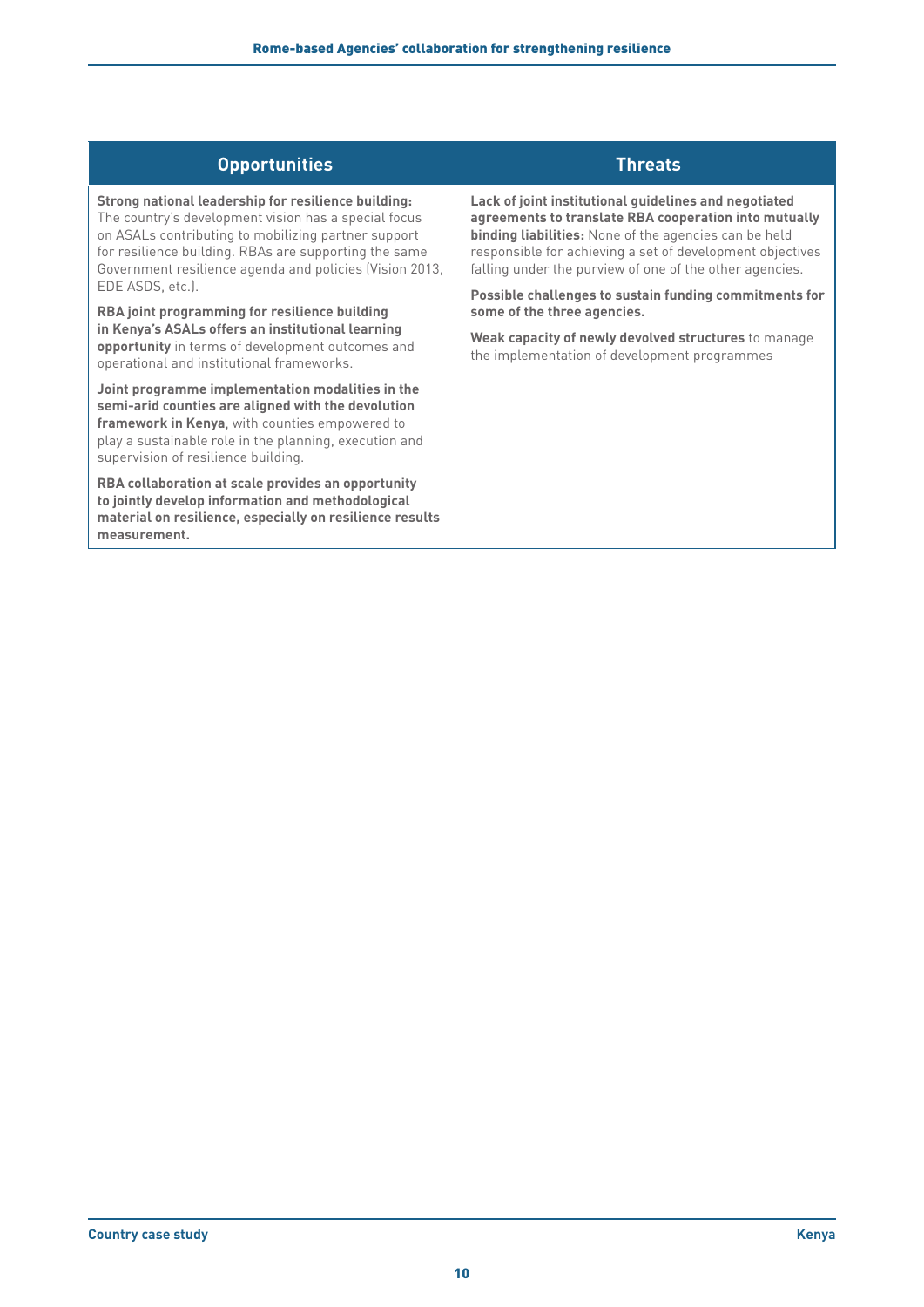# <span id="page-14-0"></span>4. Recommendations next steps and for strengthened RBA collaboration on resilience

In the medium term, the next steps for RBA collaboration in Kenya will devote specific attention to:

- } Operationalizing the KCEP-CRAL to translate the RBA joint commitment on resilience building into action;
- } Establishing the joint RBA Technical Cooperation Group for the annual planning, budgeting and monitoring of RBA contributions to joint resilience targets;
- } Negotiating an RBA tri-partite legal agreement to institutionalize each agency's responsibilities and liabilities in achieving resilience objectives in Kenya;
- } Strengthening cross-cutting relations with different Government agencies and target counties, through the RBA Technical Cooperation Group, and continuously identifying opportunities for synergies with other donor-funded programmes;
- } Working with the larger UNDAF group of agencies to strengthen the UNDAF pillar on food security and policy dialogue with the Government around the resilience agenda;
- } Furthering RBA partnership in the arid counties, where FAO would support county extension services to improve their ability to provide essential technical assistance to WFP for asset creation projects; and
- } Documenting the results of the RBA partnership in KCEP-CRAL and elsewhere to serve as case studies and lessons learned, and conducting an analysis of existing gaps in RBAs' analytical, planning and programming tools to coordinate and capitalize on existing complementarities.